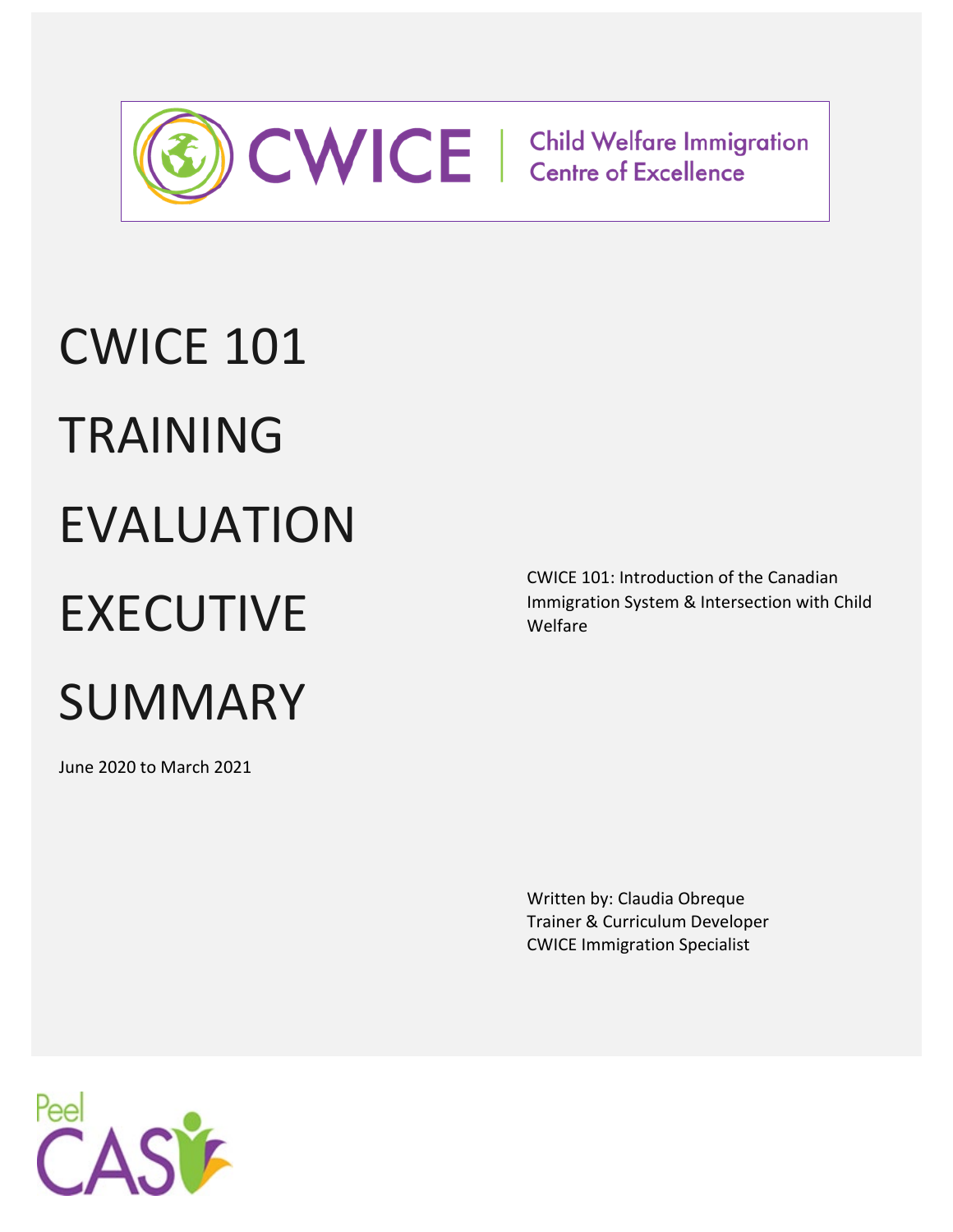

# **Contents**

| CWICE 101: Introduction of the Canadian Immigration System & Intersection with Child Welfare 3 |
|------------------------------------------------------------------------------------------------|
|                                                                                                |
|                                                                                                |
|                                                                                                |
|                                                                                                |
|                                                                                                |
| Qualitative Question: What did you learn in the training that you would implement in your      |
|                                                                                                |
|                                                                                                |
|                                                                                                |
|                                                                                                |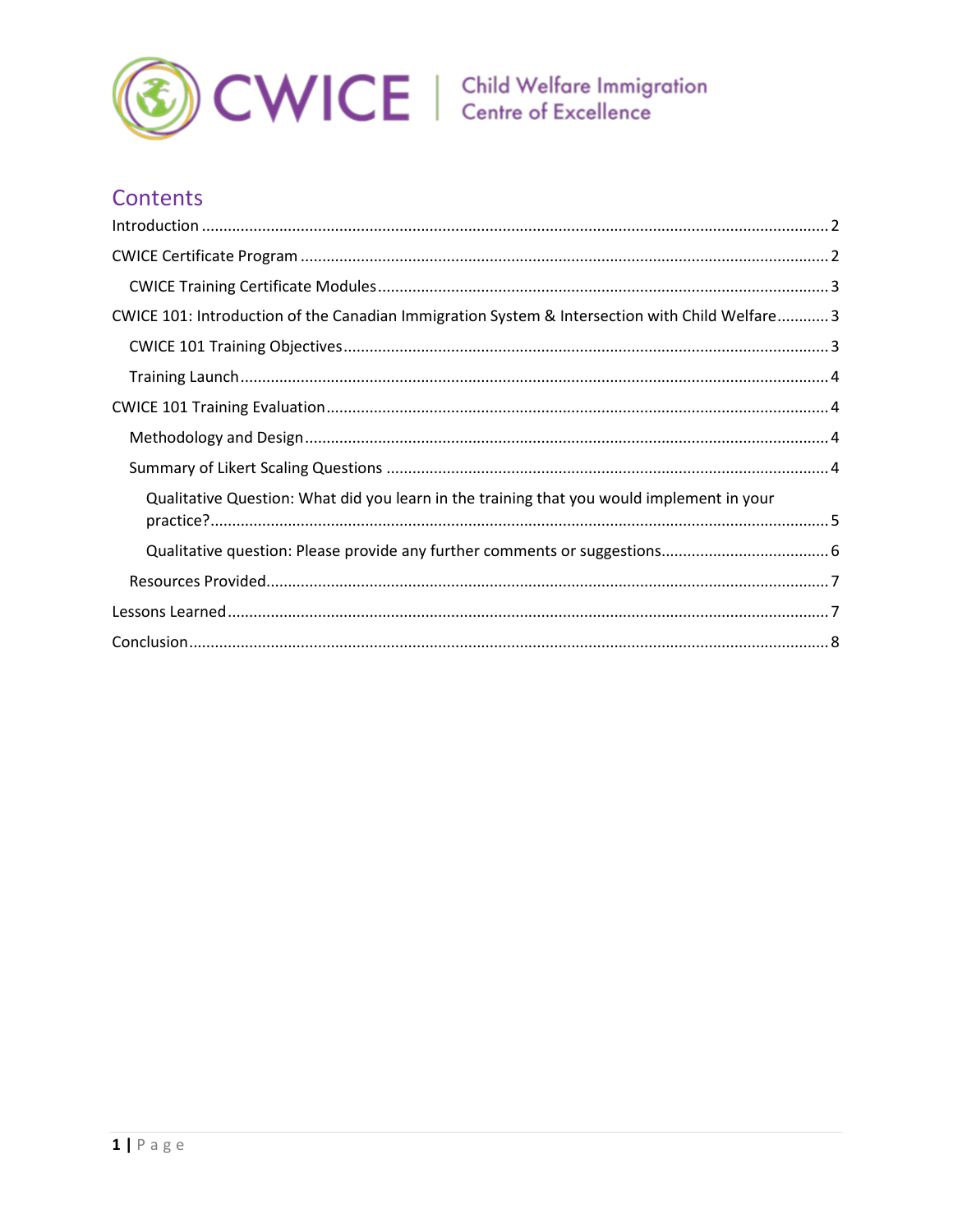

# <span id="page-2-0"></span>Introduction

The Child Welfare Immigration Centre of Excellence (CWICE) is a province-wide centralized consultation and training centre that offers consultation and support to child welfare organizations across Ontario managing complex child protection cases that have intersecting unresolved immigration, settlement, or border-related issues.

CWICE was launched in June 2018 as a partnership between Peel CAS and OACAS. The Centre, the first of its kind in Canada, focuses on service, research and sector-wide capacity building with the purpose of achieving equitable outcomes for all children, youth and families receiving services from a child welfare organization, regardless of their immigration status or geographical location in Canada.

To raise awareness about its services, shortly after the Centre opened, CWICE started providing outreach presentations to child welfare organizations across Ontario. As a result, CWICE started receiving a high number of referrals for services from across Ontario. Some child welfare organizations have pockets of knowledge, based on their experiences providing services to children or families, however knowledge and practice is not consistent across the sector and illustrated the need for training to be developed.

Since the launch of CWICE, there has been an increased demand for services, even during a global pandemic that affected international borders. In 2020, CWICE developed an 8-Part training series for the child welfare sector. This unique certificate program was designed for the child welfare sector and is available to staff working in child welfare organizations across Canada. Child welfare practitioners learn about the systems and processes that impact clients who may be immigrants, refugees, temporary residents, people with unresolved immigration status, as well as those with permanent residence status or Canadian citizenship that lack identity documents.

# <span id="page-2-1"></span>CWICE Certificate Program

The CWICE Certificate Program was designed for the child welfare sector and it is available to staff working in child welfare organizations across Canada. Child welfare practitioners benefit from learning about the systems and processes that impact clients who may be immigrants, refugees, temporary residents, people with unresolved immigration status, as well as those with permanent residence status or Canadian citizenship that lack identity documents.

The program has 8 modules. Each course explores various types of immigration status, the processes a client may be going through, settlement and border related concerns that need to be considered and integrated in service planning. The training introduces recommendations for the child welfare sector and best practices that are in line with provincial, federal and international standards of practice.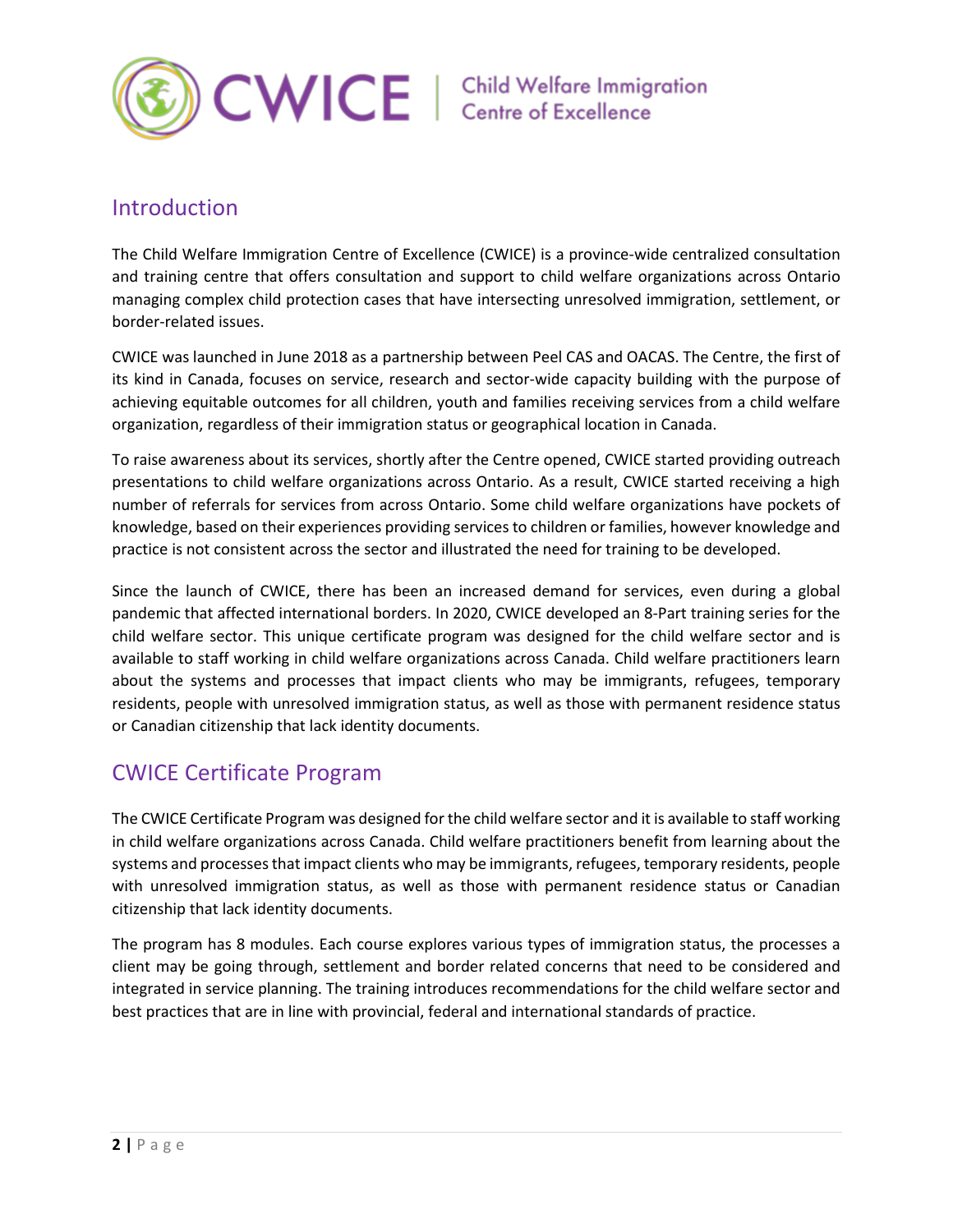

### <span id="page-3-0"></span>CWICE Training Certificate Modules

CWICE 101: Introduction of the Canadian Immigration System & Intersection with Child Welfare CWICE 102: Refugees Part 1: Asylum Seekers & Denied Refugee Claimants CWICE 103: Refugees Part 2: Working with Unaccompanied and Separated Children CWICE 104: Humanitarian & Compassionate Applications for Permanent Residency CWICE 105: Refugees Part 3: GARs and Privately Sponsored Refugees CWICE 106: Placements Across Borders CWICE 107: Temporary and Unresolved Immigration Status CWICE 108: Creating & Ensuring Equitable Outcomes in Child Welfare

# <span id="page-3-1"></span>CWICE 101: Introduction of the Canadian Immigration System & Intersection with Child Welfare

CWICE 101 is an introduction to the Canadian immigration system and the impact it has on case planning when issues intersect with child welfare. This module creates a foundation for the series as it introduces immigration terminology, the different types of immigration status a person can have in Canada, accessibility to services, limitations and the impact on service planning. The training briefly reviews Canadian history from an immigration lens, exploring the evolution of immigration policies over time, federal, provincial and regional services and current pathways to obtain permanent residence status in Canada.

The CWICE series use an anti-oppression, anti-racism, equity practice lens, and provides learners with opportunities for discussion, reflection, and group work through case scenarios and storytelling. CWICE 101 highlights the importance of early intervention, while providing recommended practices, and resources to integrate the knowledge learned in child welfare practice.

#### <span id="page-3-2"></span>CWICE 101 Training Objectives

- ♦ Build knowledge and understanding of immigration streams, federal partners and immigration status in Canada.
- ♦ Increase skill in early identification of unresolved immigration, settlement, and integration issues.
- ♦ Enhance knowledge of CWICE services and referral process.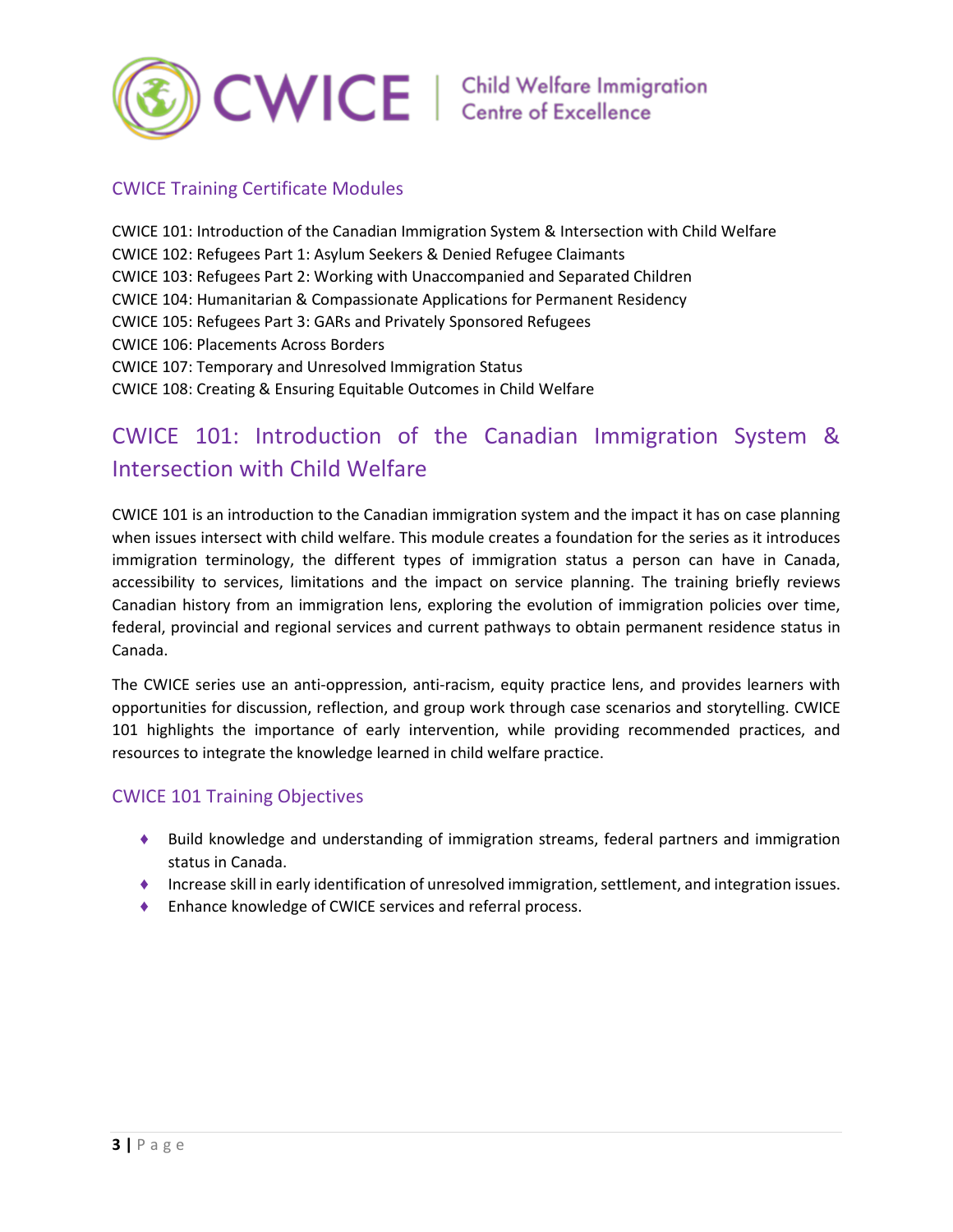

#### <span id="page-4-0"></span>Training Launch

CWICE 101 was introduced as a pilot project at Peel Children's Aid Society. A total of five sessions were delivered from June to August 2020. In September 2020, CWICE 101 was officially launched to the province of Ontario.

During the first fiscal year, April 2020 to March 2021, CWICE trained 254 child welfare professionals in 15 sessions, providing a total of 105 hours of training.

# <span id="page-4-1"></span>CWICE 101 Training Evaluation

#### <span id="page-4-2"></span>Methodology and Design

The CWICE 101 training evaluation was designed by CWICE, with support from the Peel CAS Accountability and Analytics department. At the completion of each training session, participants were provided a survey link. All responses were anonymous, with the only identifying information being training date.

The training evaluation consisted of four Likert scaling questions and two open ended questions.

| <b>CWICE 101 Training Summary</b> |           |  |
|-----------------------------------|-----------|--|
| $(2020 - 2021)$                   |           |  |
| <b>Total # of Trainings</b>       | 15        |  |
| <b>Total # of Participants</b>    | 254       |  |
| <b>Total Hours of Training</b>    | 105 hours |  |

| <b>CWICE 101 Evaluation</b><br>$(2020 - 2021)$                  |            |  |
|-----------------------------------------------------------------|------------|--|
| Total # of participants that<br>completed the training          | 254 (100%) |  |
| <b>Total # of participants that</b><br>completed the evaluation | 176 (69%)  |  |

A total of 176 participants completed the evaluation, representing a 69% response rate from the overall number of participants that completed the course (N 254).

#### <span id="page-4-3"></span>Summary of Likert Scaling Questions

#### **CWICE 101 Training Evaluation Highlights**

**98% had a better understanding of the intersection of child welfare and immigration 98% found the trainers to be knowledgeable about the subject 97% reported the information provided in the training useful in their role 95% thought the information provided in the training was easy to understand**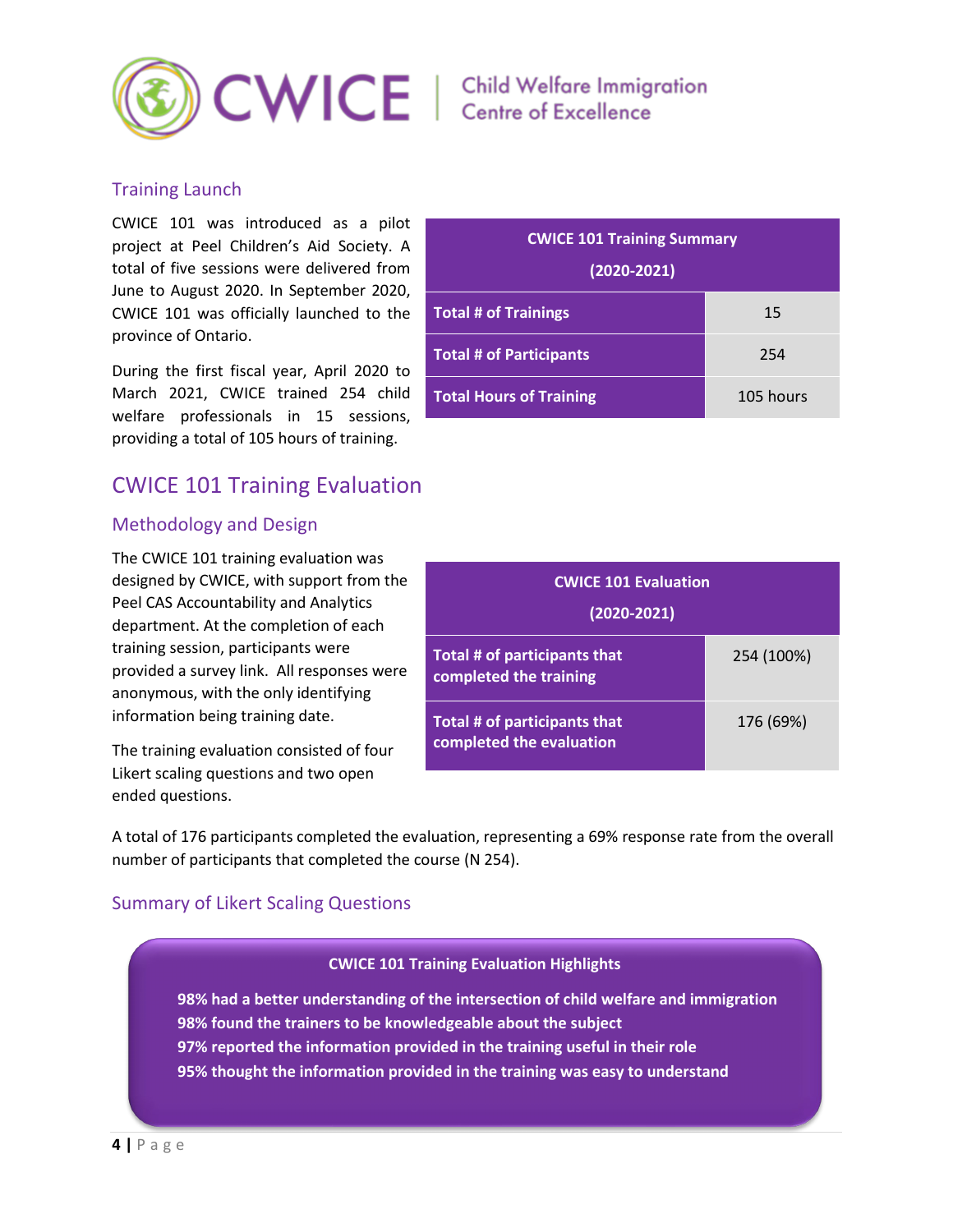

### <span id="page-5-0"></span>Qualitative Question: What did you learn in the training that you would implement in your practice?

There were 133 responses across three key themes: 1) clinical practice, 2) acknowledging the intersection of the child welfare and immigration systems, 3) the importance of consulting with CWICE. Several participants provided notable quotes in each thematic area.

#### Clinical Practice

*"To always inquire about the family's status in Canada to know what services they are eligible for as well as asking questions about their migration story to ensure individualized care and service"*

*"There are multiple barriers - many revolving around status - that need to be addressed and supported in order to help with best practice"*

*"Identifying barriers impacting permanency and the families we serve and how we can better address these barriers when doing my service plans and POC'S"*

*"Early intervention is key, gather their story from pre during and post immigration process"*

#### Acknowledging the intersection of the child welfare and immigration systems

*"The complexity and intersection of Child welfare and Immigration and the importance of seeking support and services as soon as possible to have issues resolved"*

*"Understanding that sometimes child protection concerns are correlated with status and being mindful that the family may be experiencing barriers due to their status"* 

*"The training has provided good insight into the nexus between immigration and child welfare. 1 of 5 persons in Canada are immigrants, so it is likely that a Social Worker comes across a person who has some sort of immigration issue to be considered along with the child's benefit"*

#### Consultation with CWICE

*"The importance of making a referral to CWICE as soon as possible to ensure the families are getting access to the most knowledgeable people who can help them in whatever part of the process they are in. Also will be encouraging colleagues to make referrals when they experience the same"*

*"I have a better understanding of the barriers that affect permanency planning, but also the ease of consulting with CWICE"*

*"Early referral to CWICE and talk to families about their immigration status and paper work to assist them in navigating the system and refer them to the appropriate resources"*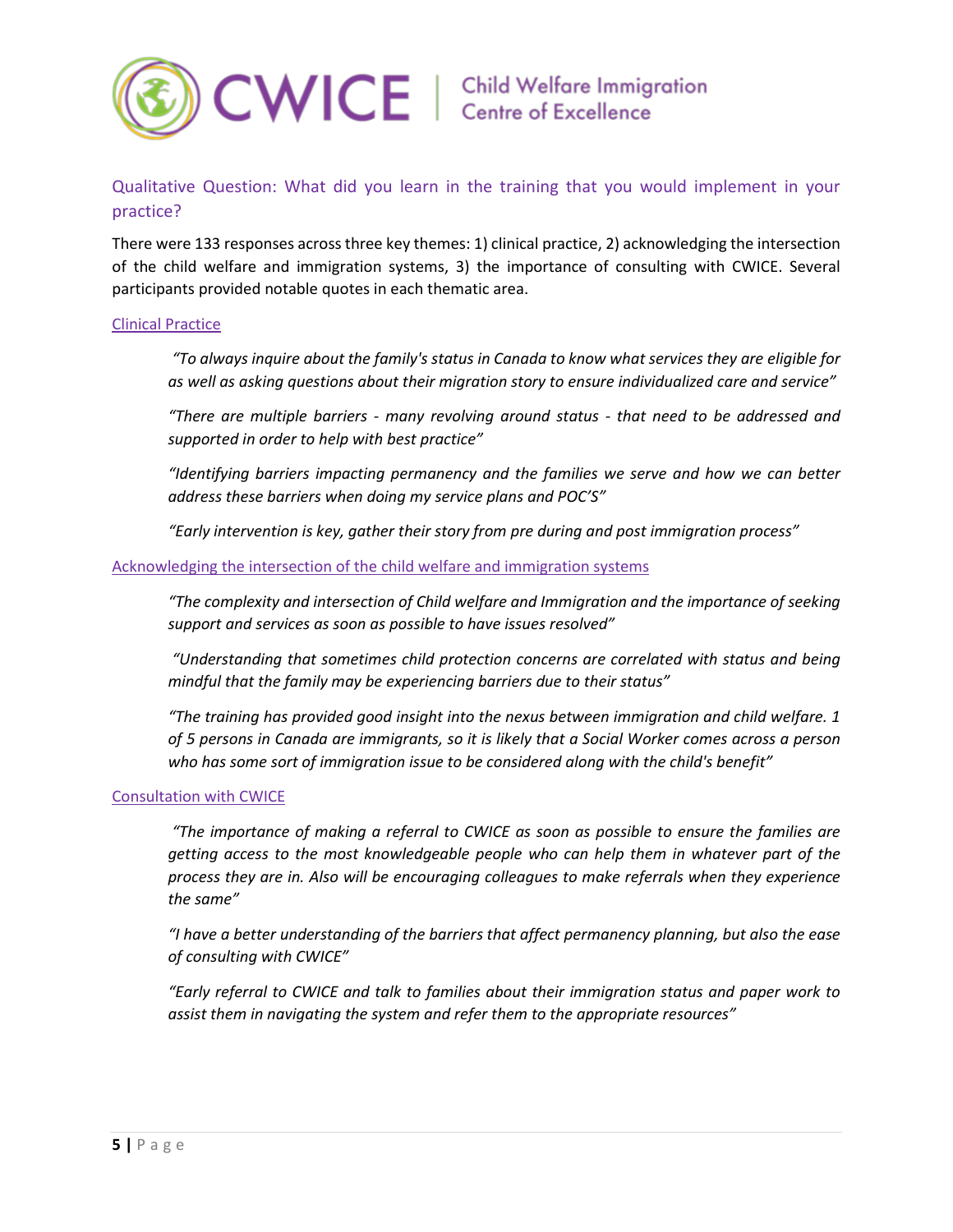

#### <span id="page-6-0"></span>Qualitative question: Please provide any further comments or suggestions.

There were 105 responses, and two key themes emerged from the responses: 1) training satisfaction and 2) training suggestions. Several participants provided notable quotes in each thematic area.

#### Training Satisfaction

*"Great training- have much to think about and looking forward to more opportunities ahead"*

*"The training is excellent and should be a mandatory training for all front line protection workers and supervisors"*

*"This was amazing, so much great information, it's great to have such a resource available to us"*

*"The training had a good balance of information, slides, group discussion and conversations. It was not too overwhelming and a good introduction. I look forward to more trainings in this area"*

*"Facilitators were both engaging, articulate and demonstrated confidence in their knowledge"*

*"This is a great start to understanding the intersection between CW and Immigration. Looking forward to the next trainings"*

*"Great training. I familiarized myself more with terminologies, learned about how status impacts access to services, and the intersectionality between immigration and child welfare"*

*"The facilitators are very knowledgeable and clearly dedicated to the work they do"*

*"Very insightful training and looking forward to future trainings to continue to enhance my work"*

*"Case scenarios were excellent"*

*"Overall excellent training, very thorough, easy to understand and allowed for engaging conversation!"*

#### Training Recommendations

"*The slides were great to follow as a guide but would have loved to have access to the slide for future reference or to make notes on certain slides. Perhaps online link to the slides you see as most relevant"*

*"A package of reference materials would be helpful"*

*"Loved the break out rooms gave us time to work and collaborate with others and case scenarios were excellent. Outstanding trainers would love to have a tip sheet"* 

*"Perhaps suggestions of where Saskatchewan workers can turn for support in this area for case consultation if there is an agency in Saskatchewan or federal agency we can rely on for that"*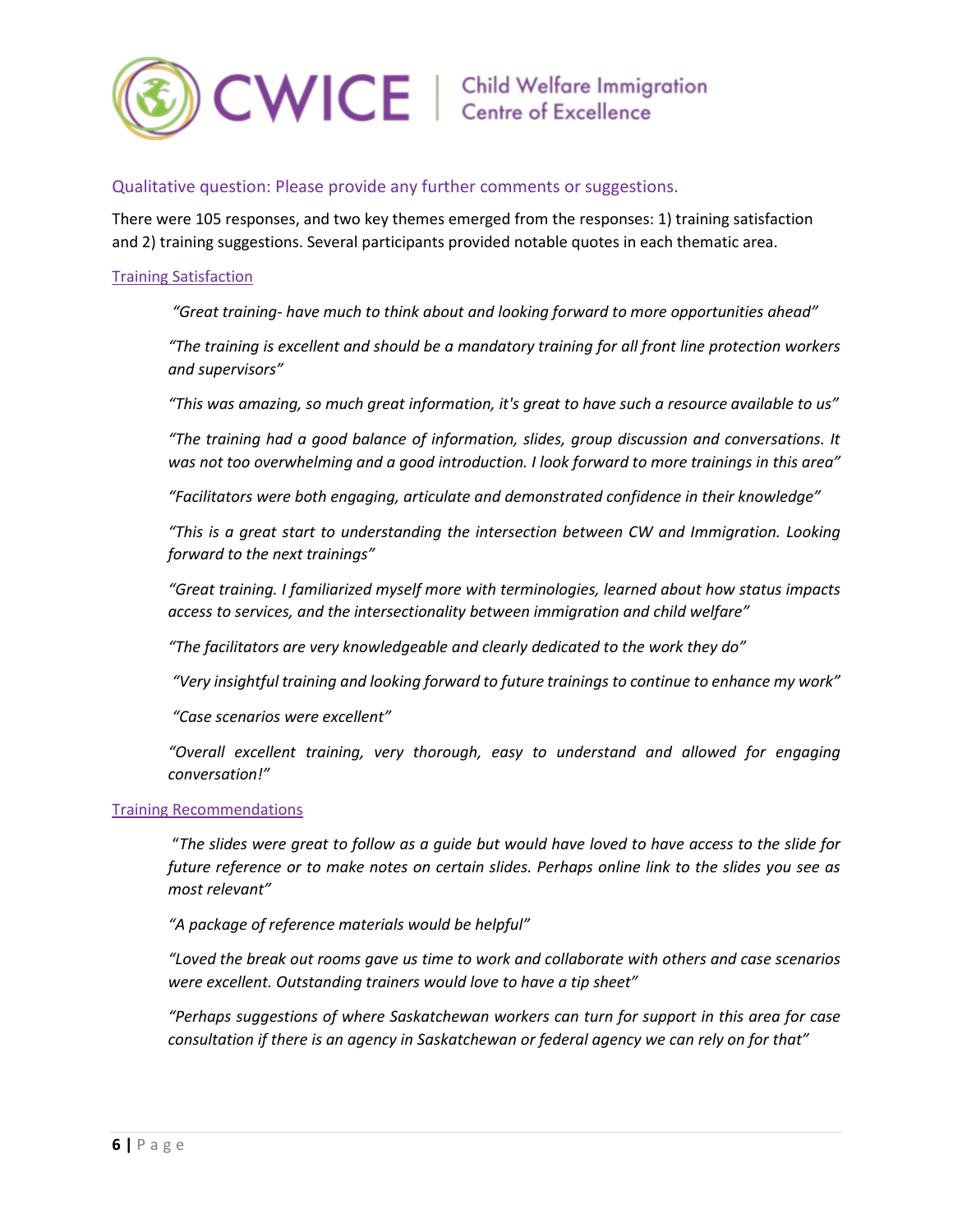

#### <span id="page-7-0"></span>Resources Provided

At the end of the training, participants received an email with the following resources:

1. The *Immigration Status Matters* (2019).

A guide to addressing immigration status issues for children and youth in care. This 27-page guide was originally developed in 2014 and updated by CWICE in 2019. It contains the following:

- Information about CWICE services and contact information to make a referral
- The importance of addressing immigration status issues and the implications of leaving care without permanent residency or citizenship.
- Barriers affecting permanency
- An overview of common immigration status issues and considerations that need to be made when working to resolve them
- Ideas for strengthening organizational capacity, and child welfare practices required to identify, address and resolve immigration status issues
- Links to resources: Federal and provincial governments, legal services, settlement services, health and social services, language and educational services
- Glossary of terms with the definitions of various immigration status
- 2. A tip sheet created by CWICE to enter immigration data in the case management system (Child Protection Information Network [CPIN]). This resource was only shared with participants from Ontario
- 3. Web links of information regarding immigration history in Canada and recommendations for individual/ongoing learning

## <span id="page-7-1"></span>Lessons Learned

Originally, the CWICE Certificate Program was developed for the child welfare sector in Ontario. However shortly after its launch, child welfare practitioners from other provinces joined the training. The issues families face related to the intersection between child welfare and immigration, settlement, integration or border related issues are not specific to those residing in Ontario. These issues impact families, children and youth across Canada. This development confirmed a need for sector-wide capacity building across all geographical locations in Canada and required a pivot in design, to ensure the content was applicable and relevant across Canada.